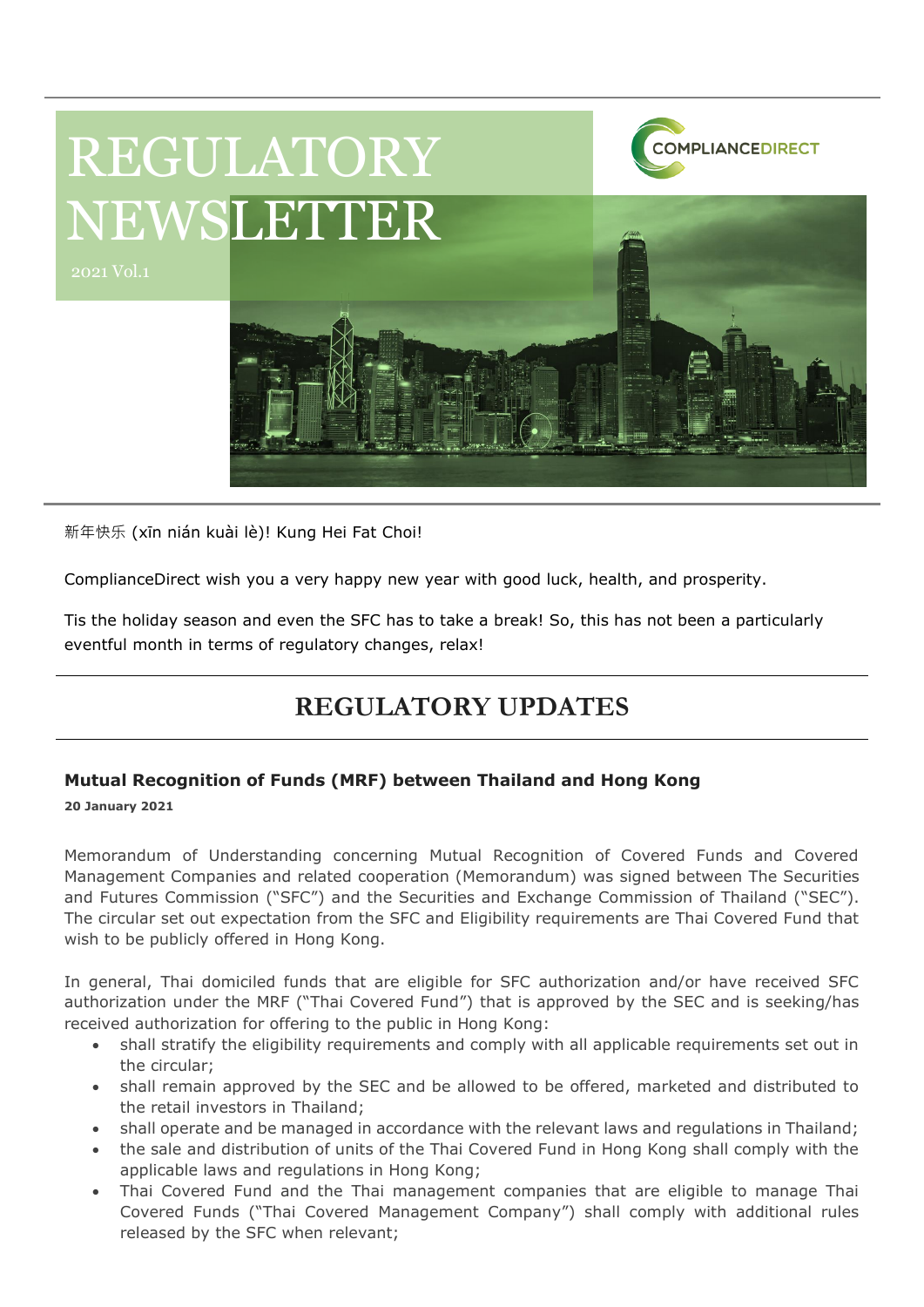- ensure investors in both Thailand and Hong Kong receive fair treatment; and
- ongoing disclosure of information shall be made available to investor in Thailand and Hong Kong at the same time.

The SFC also reminded that funds that are seeking the SFC authorization or have received the SFC authorization for offering to the public must comply with SFC Handbook for Unit Trust and Mutual Funds, other relevant laws and circulars. If Thai Covered Fund complies with relevant Thai laws, regulations and the conditions as set out in this circular, the Thai Covered Fund will in general be considered to have complied in substance with the relevant Hong Kong regulations and shall offer to the public in Hong Kong.

#### Eligibility Requirements

In order to meet the eligible requirement, Thai Covered Fund must fall fulfill the following:

- CIS approved by the SEC, established, domiciled and managed in accordance with Thai laws and regulations and its constitutive documents;
- Must fall under one or more eligible fund types;
- Thai Covered Fund's net exposure resulting from the investment in derivatives must not exceed 100% of the fund's net asset value;
- Must follow investment restriction in respect of its investment funds;
- Must not directly invest in digital assets;
- Must not engage in a physical short sale transaction; and
- Subject to an aggregate limit of 10% of its NAV in respect of borrowings or engaging in repurchase transactions.

In order to meet the eligible requirement, Thai Covered Management Company of a Thai Covered Fund must fall fulfill the following:

- must be managed by a Thai Covered Management Company that is licensed by the Ministry of Finance upon the recommendation from the SEC to manage CIS;
- must not have been the subject of any major regulatory or enforcement actions by the SEC in the past three years;
- may delegate the investment management functions to any entity, provided that such delegation is accepted under the Thai laws and regulations for Thai CIS approved for public offering

**[View](https://apps.sfc.hk/edistributionWeb/gateway/EN/circular/doc?refNo=21EC1) Circula [C](https://apps.sfc.hk/edistributionWeb/gateway/EN/circular/doc?refNo=21EC1)[https://ww](https://www.sfc.hk/edistributionWeb/gateway/EN/circular/intermediaries/supervision/doc?refNo=20EC26)**

#### **SFC and Police warn investors about [social media](https://www.sfc.hk/edistributionWeb/gateway/EN/circular/intermediaries/supervision/doc?refNo=20EC26) scams**

#### **10 Feb 2021**

The Securities and Futures Commission ("SFC") and the Anti-Deception Coordination Centre of the Hong Kong Police Force ("HKP") released a joint short video.

In the video, both the SFC and the HKP warned investors to be more aware of investment group on social media platform set up by fraudsters who claimed to have stock tips or inside information. The video also shows how a typical "ramp and dump" stock market manipulation scenario. Mr. Thomas Atkinson from the SFC also expressed their top priorities for this year is to crack down different types of market manipulation conducted using social media platforms.